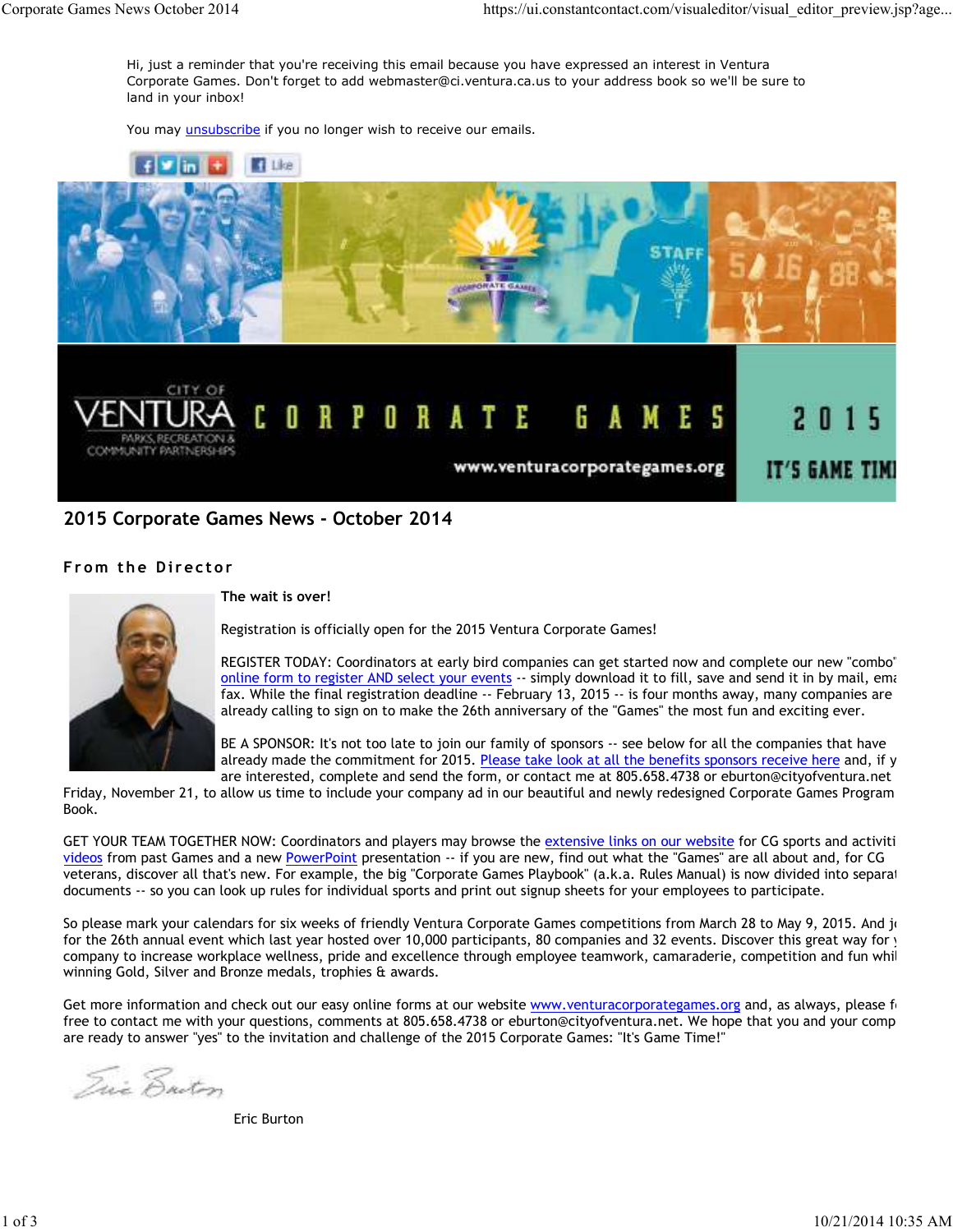# Event News



## **Information for New Players and Coordinators**

Click these links for new info to get your company involved in the Games:

- Coordinator Information & Deadlines
- PowerPoint Presentation (as a PDF)
- Special Events: Opening/Closing Ceremonies, Sponsor Reception & Business & Health Fair
- Points, Medals & Awards & the JD Probasco Spirit Award (see next item below)
- Sports, Locations & Dates
- Become a Bronze, Silver or Gold Sponsor
- Registration/Event Selection
- Hold Harmless Waiver



#### **JD Probasco Spirit Award**

Select 3 of 7 of the following "free" activities -- or do them all -- to be eligible for the Team Unity Award re-named in memory of JD Probasco (picture taken in 2008 at left). JD was a Corporate Games staff member whose young life was cut short by a rare blood disease, but whose love of Corporate Games lives on through this award to embody its true spirit. 1. Corn Hole Contest - A fundraiser for Operation Smile, providing free surgeries to repair cleft lip, cleft palate and oth facial deformities for children around the globe (note: a donation is required for this event)

- 2. Office Olympics A new game for Opening Ceremonies on Saturday, March 28 at the Community Park
- 3. Run/Walk/Jog during Opening Ceremonies at the Ventura Community Park
- 4. Sandcastle Sculpting Contest CG artists & teamwork shine during CG's final day on May 9 at Harbor Cove Beach
- 5. Community Service Project Giving back is a big part of the Corporate Games
- 6. Photo Contest Capture the spirit of the Corporate Games with your photos
- 7. T-shirt Contest Show your company pride with a specially designed t-shirt (scroll down website to t-shirt competition)



#### **New Format for the 2015 Play Book**

The Rules Manual (a.k.a. the Play Book) can now be searched by individual sport from A to Z. Visit our wel and click on over 33 links to all of the separate activities. Learn more about the rules of each event, the number of players required per team, and print out convenient rosters for your employees to sign up to participate:

Basketball - Billiards (8 & 9 Ball) - Bocce - Bowling - Corn Hole - Darts - Dodgeball - 5K Run - Flag Football - Horseshoes - Kickball - Lazertag (New!) - MB2 Kart Racing - Miniature Golf - Office Olympics - Paintball -Sculpture Contest - Six-a-Side Soccer - Softball (Coed & Men's) - Table Tennis - Table Games ( Dominoes, Spades, Speed Scrabble) - Team Tennis - Texas Hold'em - Tug-of-War - Volleyball (Beach & Indoor)



#### **Join Our Family of Sponsors**

Contact us by November 21 to join our family of sponsors who have already signed on for 2015: Amgen, Community Memorial Health Systems, AECOM, Monsanto, The Cheesecake Factory, Cumulus Radio, Limoneira, Jano Graphics, Cydcor, Brighton Management, SAGE Publications a The Trade Desk. Use our handy sponsor benefits and signup form and, for more sponsor information, please contact Laura Johnson at (805) 677-3917 or ljohnson@cityofventura.net. benefits CG sponsors receive include:

1) Your company ad (quarter, half or full page) in the Corporate Games Program Book

2) Silver & Gold Sponsors receive one complimentary team entry and City Council recognition 3) An invitation to the Sponsor Reception

- 4) Your company banner displayed at Opening Ceremonies and other prominent event locations
- 3) Your corporate logo on all CG printed materials including newspaper ads
- 4) Your company acknowledged on all CG news releases and special events
- Bronze Sponsors (\$1,500) get recognition as the headline sponsor of one of Corporate Games' 30 events
- Silver Sponsors (\$3,000) get web coverage, more onsite opportunities and a team registration (\$1100 value)

- Gold Sponsors (\$5,500) get the highest level of media, social media and onsite promotional coverage and the VIP benefits also inclu team registration (\$2,500 value, not including golf or paintball)

#### **Company Spotlight**

Send us your company's experience with Corporate Games and we will highlight it in this newsletter. Please send text, images or link eburton@cityofventura.net.